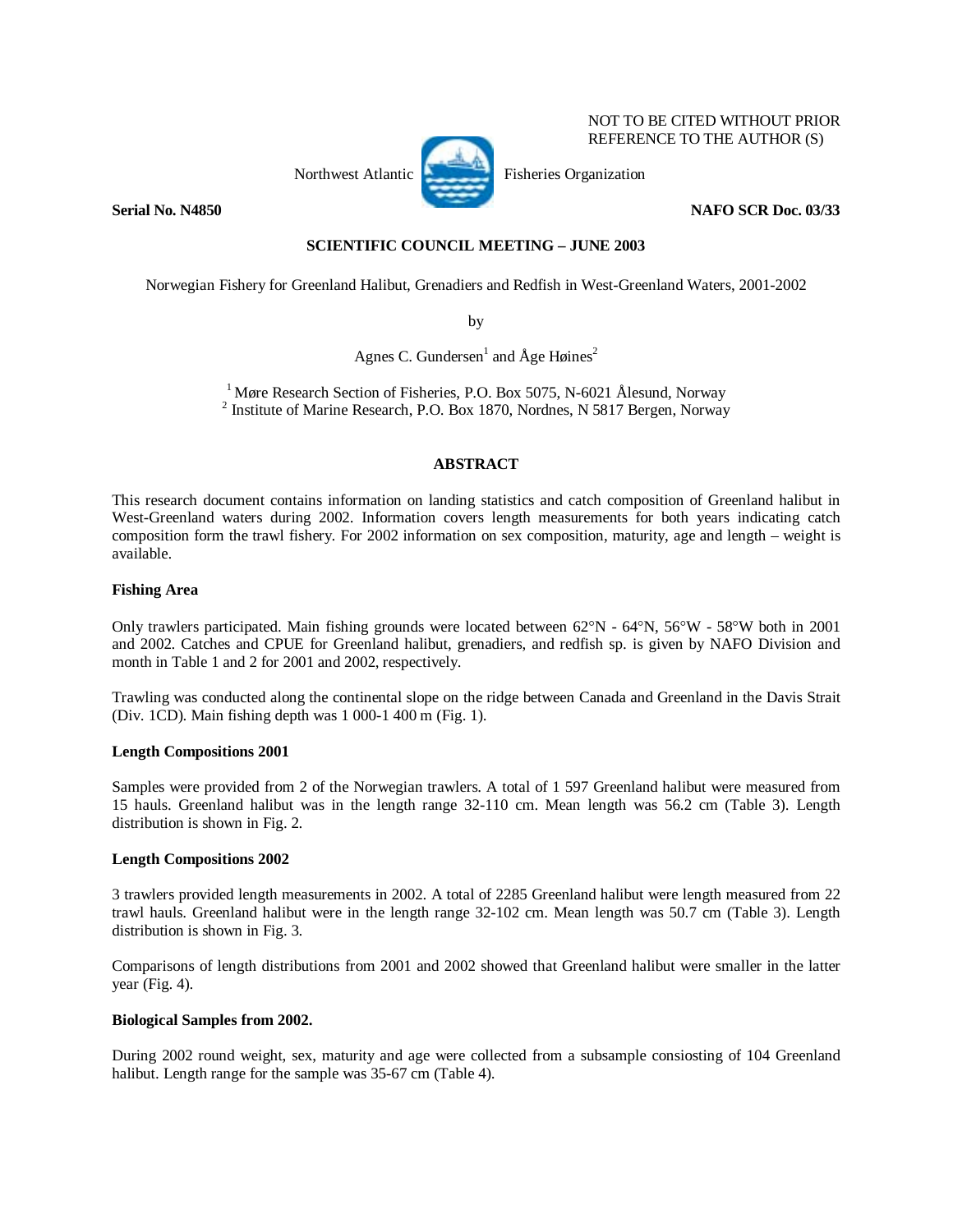The sample consisted of 70 males and 34 females. 48 of the males had started maturation. Of the 34 females analysed only 6 were maturing (Table 5). Figure 5 indicates total length in relation to sex. 7 individuals were aged.

Age range was 4 to 10. Estimated mean length at age is given in Table 6. Figure 6 shows mean length at age based in the raw data. Figure 7 compares mean length at age from West-Greenland to mean lengtat age for Greenland halibut in the Barents Sea/Svalbard area.

A relationship between total length (L in cm) and round weight (W in kg) was establised froim the 104 samples collected (Figure 8). The relationship was estimated as:

$$
W = 7.02 * 10^{-6} * L^{3.027} (R^2 = 0.944, P = 0, N = 104)
$$

#### **Landing statistics**

**Table 1**. Norwegian trawl catches (based on log-books) by species and NAFO-areas in 2001. Catches of shrimp are not included.

|                      |           |                   |                   |                           | <b>CPUE</b>                  |                 |
|----------------------|-----------|-------------------|-------------------|---------------------------|------------------------------|-----------------|
| Species              | NAFO-area | Catch<br>(tonnes) | Fishing<br>months | <b>Tonnes</b><br>/fishday | Tonnes<br>/hours<br>trawling | Tonnes<br>/haul |
| Greenland<br>halibut | 1D        | 1419              | Sep-Dec           | 9.99                      | 0.63                         | 3.72            |
| <b>Grenadiers</b>    |           | 4                 |                   | 0.028                     | 0.0018                       | 0.010           |

**Table 2**. Preliminary statistics showing Norwegian trawl catches (based on log-books) by species and NAFO-areas in 2002. Catches of shrimp are not included.

|                   |                |                   | Fishing<br>Tonnes<br>months<br>/fishday | <b>CPUE</b>                  |                 |       |
|-------------------|----------------|-------------------|-----------------------------------------|------------------------------|-----------------|-------|
| Species           | NAFO-area      | Catch<br>(tonnes) |                                         | Tonnes<br>/hours<br>trawling | Tonnes<br>/haul |       |
| Greenland         | 1C             | 552               | Oct-Dec                                 | 42.46                        | 2.36            | 12.84 |
| halibut           | 1 <sub>D</sub> | 1 1 8 2           | Jun-Oct                                 | 8.27                         | 0.49            | 2.68  |
| <b>Grenadiers</b> | 1 <sup>C</sup> | 3                 | Oct-Dec                                 | 0.25                         | 0.014           | 0.075 |
|                   | 1 <sub>D</sub> | 9                 | Jun-Oct                                 | 0.063                        | 0.0037          | 0.020 |
| Redfishes         | 1C             |                   | Oct-Dec                                 | 0.37                         | 0.021           | 0.11  |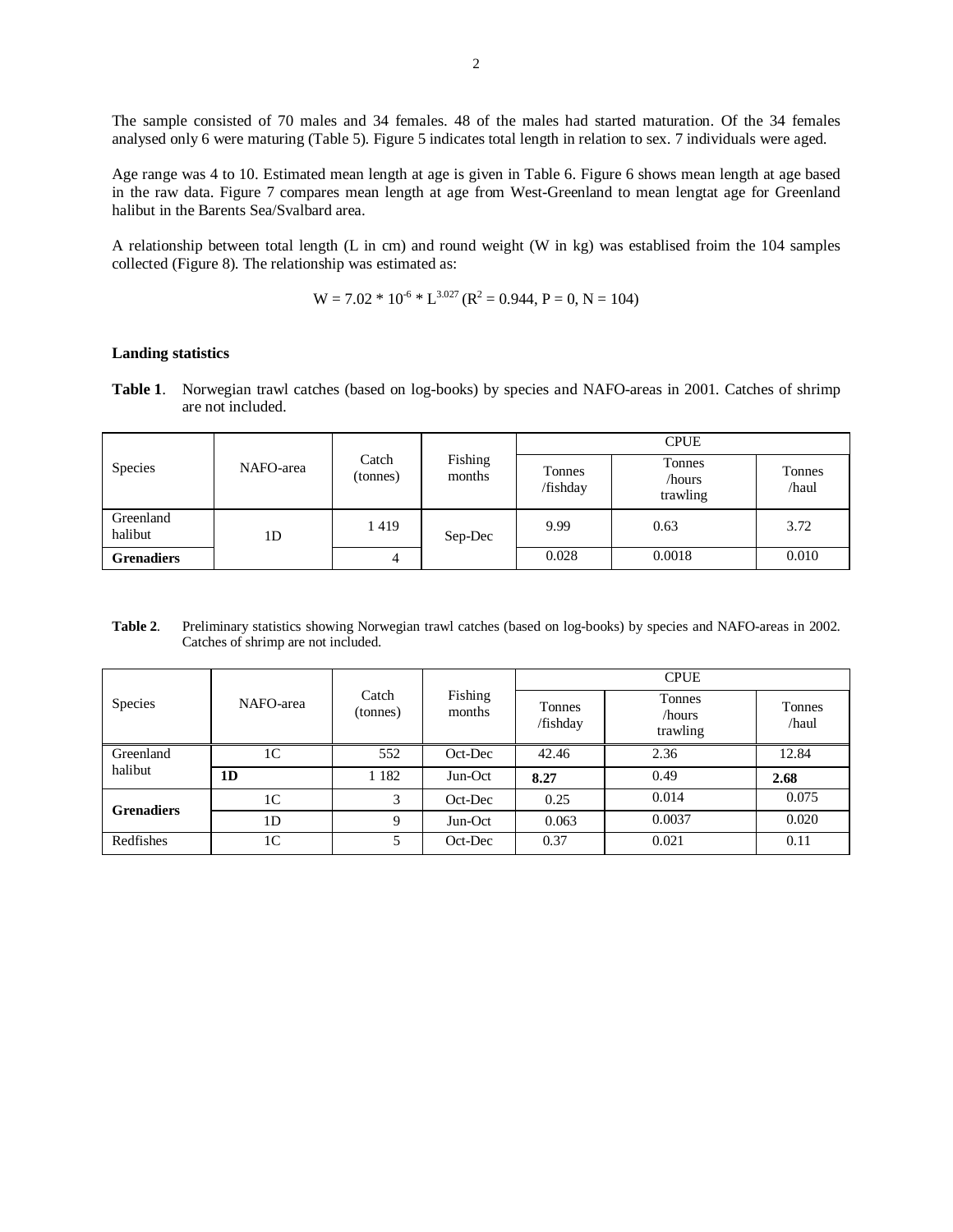Table 3. Summary table for length measurements conducted during the Norwegian trawl fishery in West-Greenland waters. Mean L = Mean length, Min L = minimum length measured, Max L = largest Greenland halibut neasured, N = number of fish measured. All total lengths are given in cm.

|      | Trawl  |       |       |         |
|------|--------|-------|-------|---------|
|      | Mean L | Min L | Max L |         |
| 2001 | 56.2   | 32    | 110   | -597    |
| 2002 | -50.7  | つつ    | 102   | 2 2 8 2 |

Table 4. Mean lengths and minimum and maximum measured length for Greenland halibut with respect to sex. Results are based on 104 samples taken during trawl fishery in West-Greenland in 2002.

|                     | Females | Males |     |
|---------------------|---------|-------|-----|
| Mean length (cm)    | 46.7    | 47.4  |     |
| Minimum (cm)        | 35      | 38    |     |
| Maximum (cm)        | 67      | 62    |     |
| <b>Total Number</b> | 34      |       | 104 |

Table 5. Maturity classifications of Greenland halibut sampled from the trawl fishery in West-Greenland waters during 2002. Early maturing corresponds to female gonads just having started maturation. Results are based on 104 samples taken during trawl fishery in West-Greenland in 2002.

| Sex            | Females | Males | Total |
|----------------|---------|-------|-------|
| Immature       | 28      | 22    | 50    |
| Early maturing |         | 48    | 54    |
| Total          | 34      |       | 104   |

Table 6. Estimated mean length at age for Greenland halibut caught in West-Greenland waters in 2002. Last column gives the number of fish from which the estimates are based.

| Age      | Mean length (cm) | Number of aged fish |
|----------|------------------|---------------------|
| 4        | 38.5             | 6                   |
| 5        | 43.1             | 34                  |
| 6        | 47.9             | 35                  |
|          | 51.6             | 16                  |
| 8        | 57.0             | 2                   |
| 9        | 59.5             | 2                   |
| 10       | 64.5             | 2                   |
| Not read |                  |                     |
| Total    |                  | 104                 |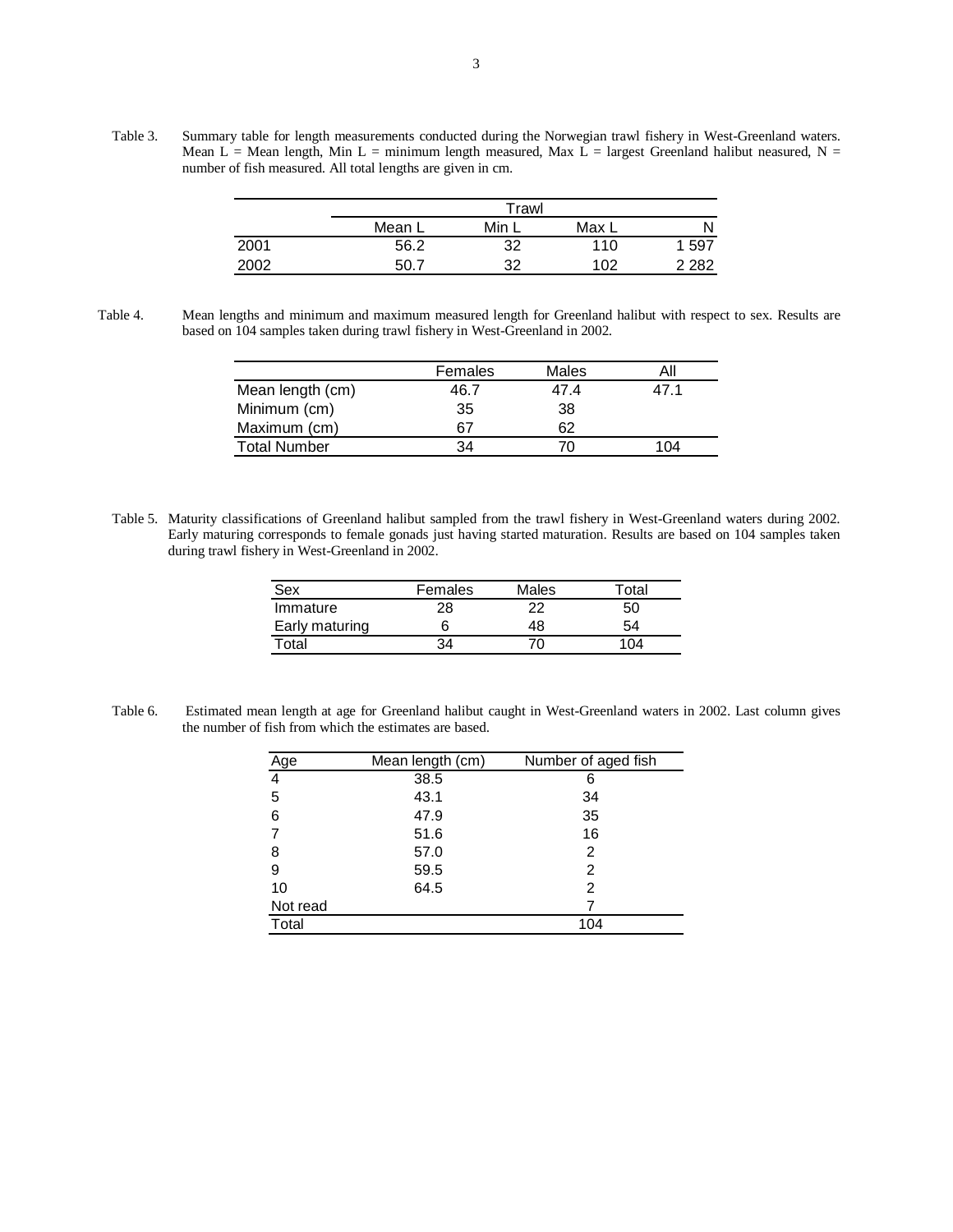

Fig. 1. Areas in West-Greenland where the Norwegian fishery was conducted in 2001 and 2002 (black triangles).



Fig. 2. Length distribution of Greenland halibut measured during commercial trawl fishery for Greenland halibut in Wast Greenland waters in 2001.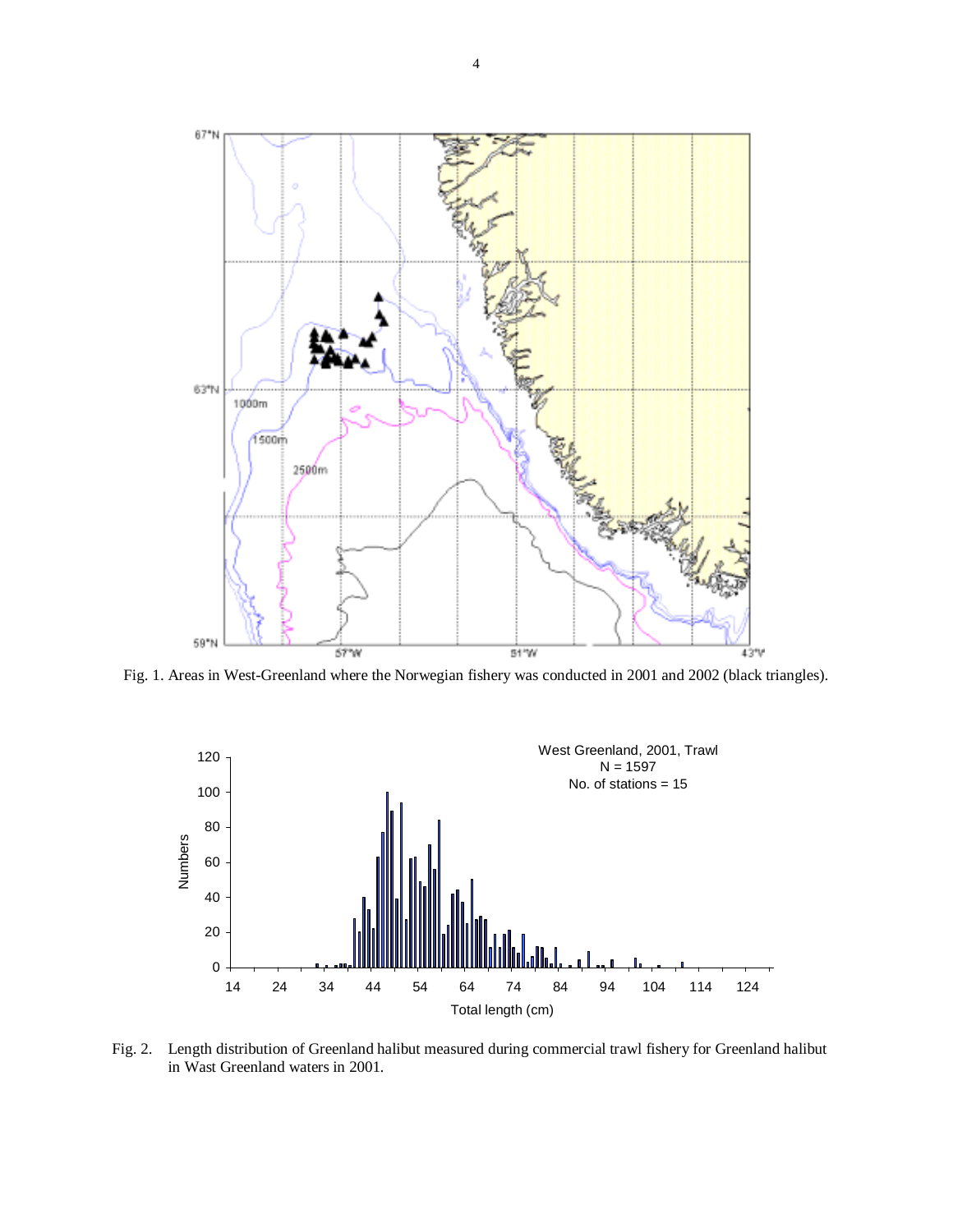

Fig. 3. Length distribution of Greenland halibut measured during commercial trawl fishery for Greenland halibut in West Greenland waters in 2002.



Fig. 4. Comparisons of Greenland halibut length distributions from trawl fishery in West-Greenland waters.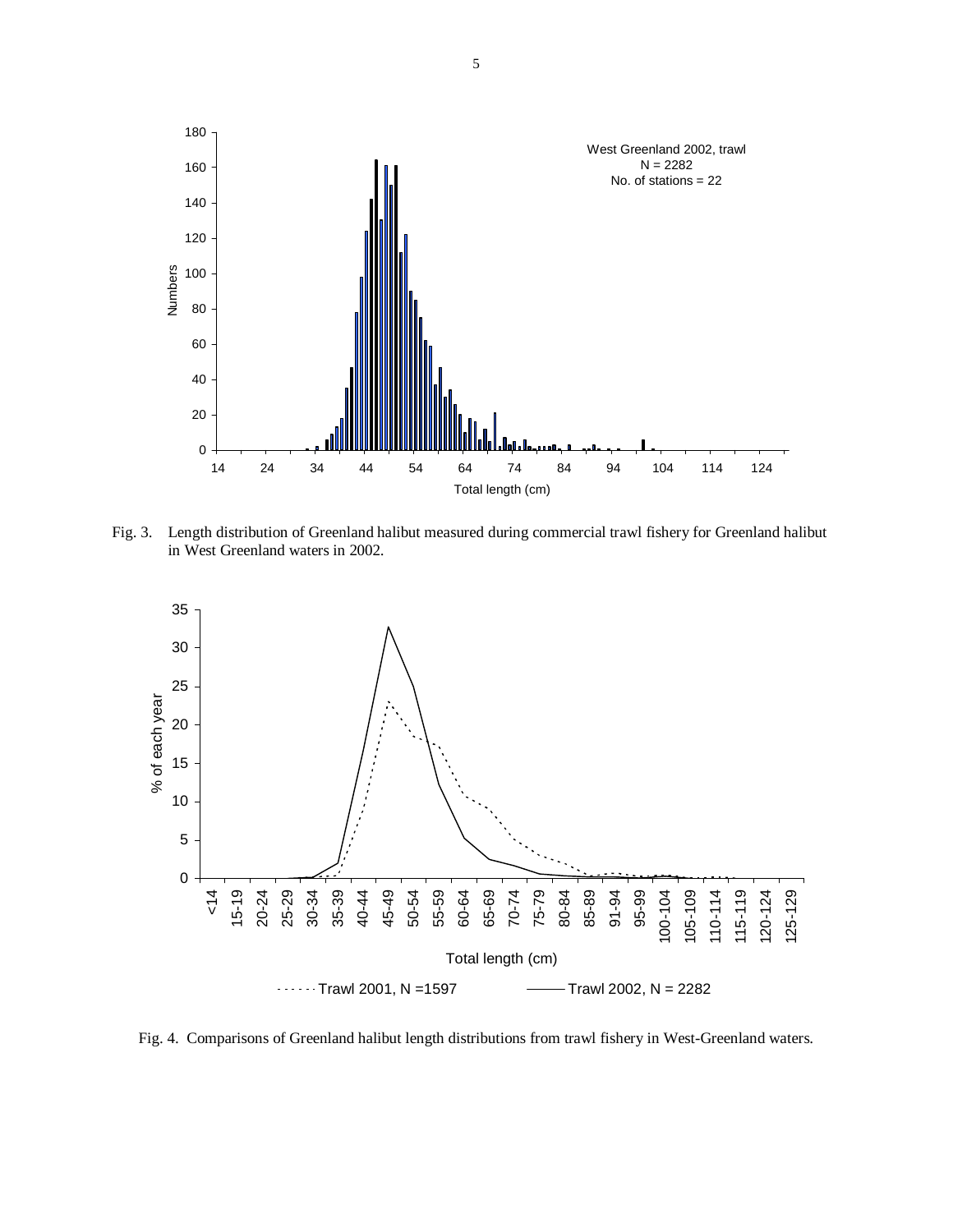

Fig. 5. Length distributions of Greenland halibut females and males relative to total length distribution from 3 trawlers fishing in West-Greenland waters during 2002.



Fig. 6. Age – length – relationship for Greenland halibut in West-Greenland waters 2002. Samples from trawl catches.